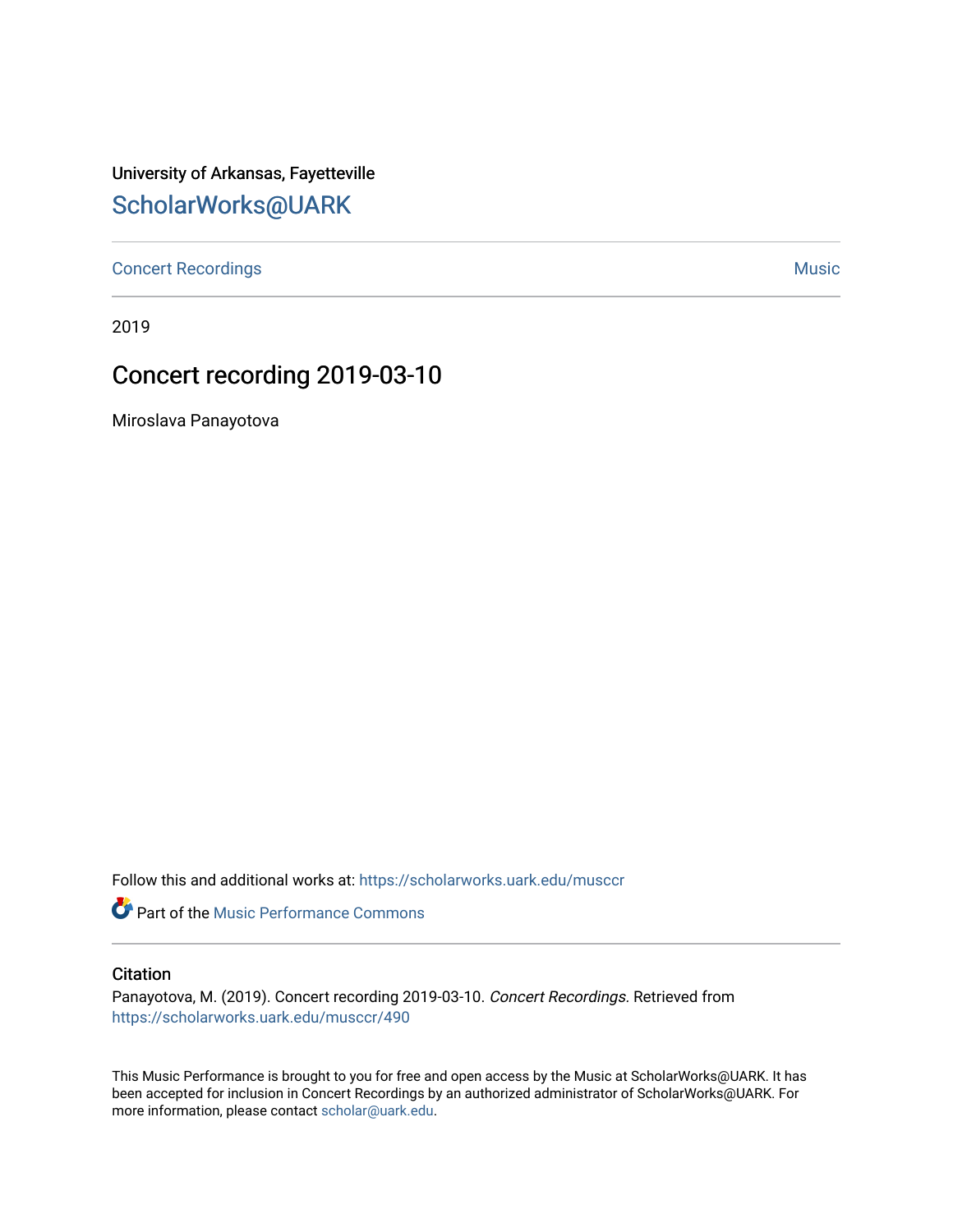

J. William Fulbright **College of Arts & Sciences** 

# **BLUE— DREAMS, NIGHTS...**

## Miroslava Panayotova, piano





March 10, 2019 | 3:00 PM Stella Boyle Smith Concert Hall

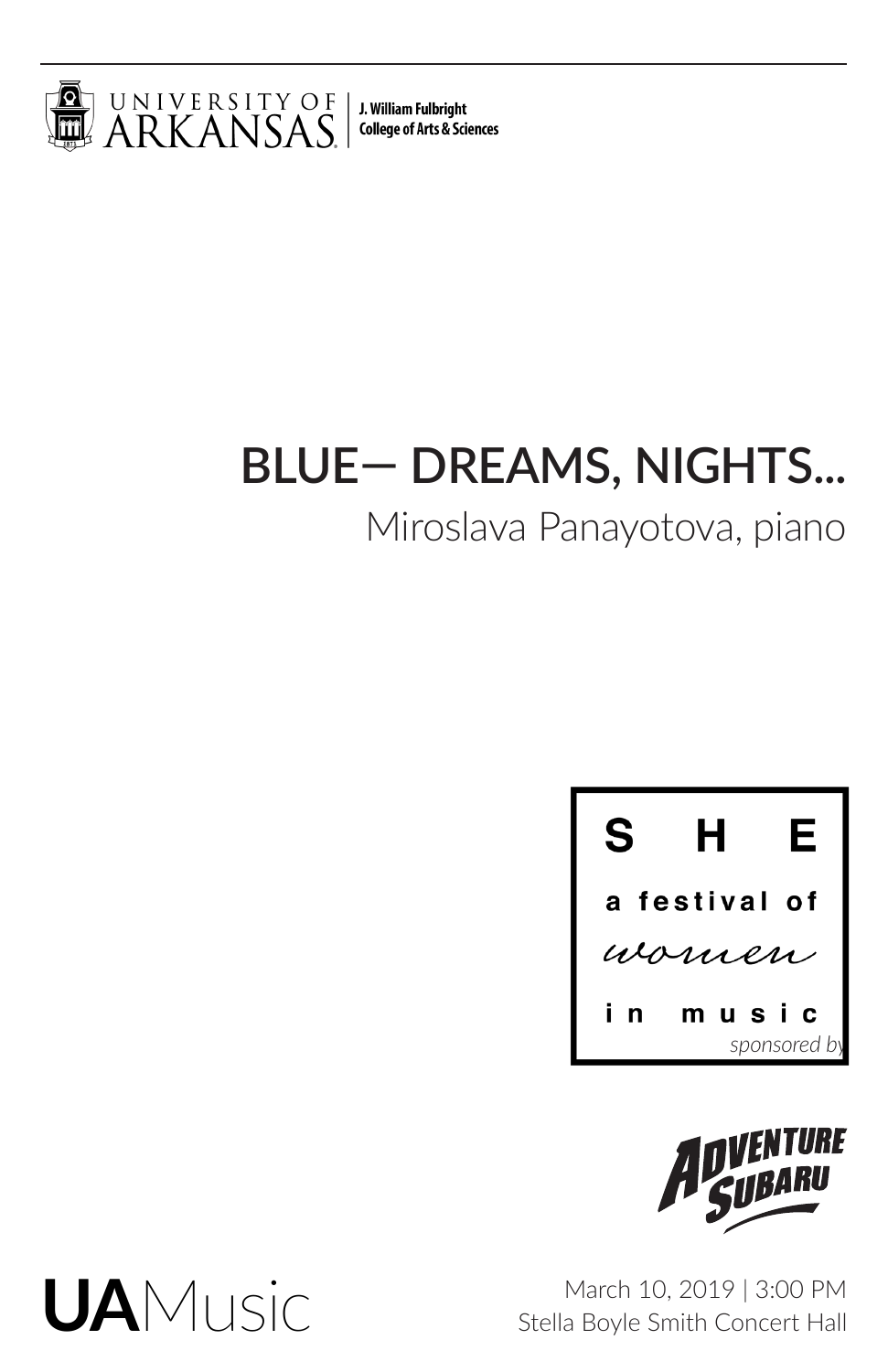## CONCERT PROGRAM

|                                                                                   | Johann Sebastian Bach (1685-1750) |
|-----------------------------------------------------------------------------------|-----------------------------------|
| 1. Sky<br>2. Aquamarine<br>3. Turquoise<br>4. Lapis Lazuli<br>5. Indigo<br>6. Sea |                                   |
| Mélisande, Op. 109<br>Phœbé, Op. 30<br>Desdemonda, Op. 101                        |                                   |
| (Fandango by Candlelight)<br>from Goyescas                                        |                                   |
| <b>INTERMISSION</b>                                                               |                                   |
| from The Garden of Eden                                                           |                                   |
|                                                                                   |                                   |

- *The Dream Rags*......................................................................William Albright (1944–1998) I. Sleepwalker's Shuffle
	- II. The Nightmare Fantasy Rag (A Night on Rag Mountain)

*The Body of Your Dreams* for piano and soundtrack............................ Jacob TV (b. 1951)



## MIROSLAVA PANAYOTOVA

Bulgarian pianist Miroslava Panayotova has made numerous appearances as recitalist and concerto soloist in the United States, Canada, Bulgaria, Russia, Slovakia, Romania, and Mexico. As well, Ms. Panayotova has appeared at such music festivals as Beverly Hills International Music Festival in California, Music by Women Festival in Mississippi, Green Mountain Chamber Music Festival in Vermont, XXI Festival Dr. Alfonso Ortiz Tirado in Mexico, the Orford Festival in Canada, Apolonia in Bulgaria, and others. Recent concerto performances include appearances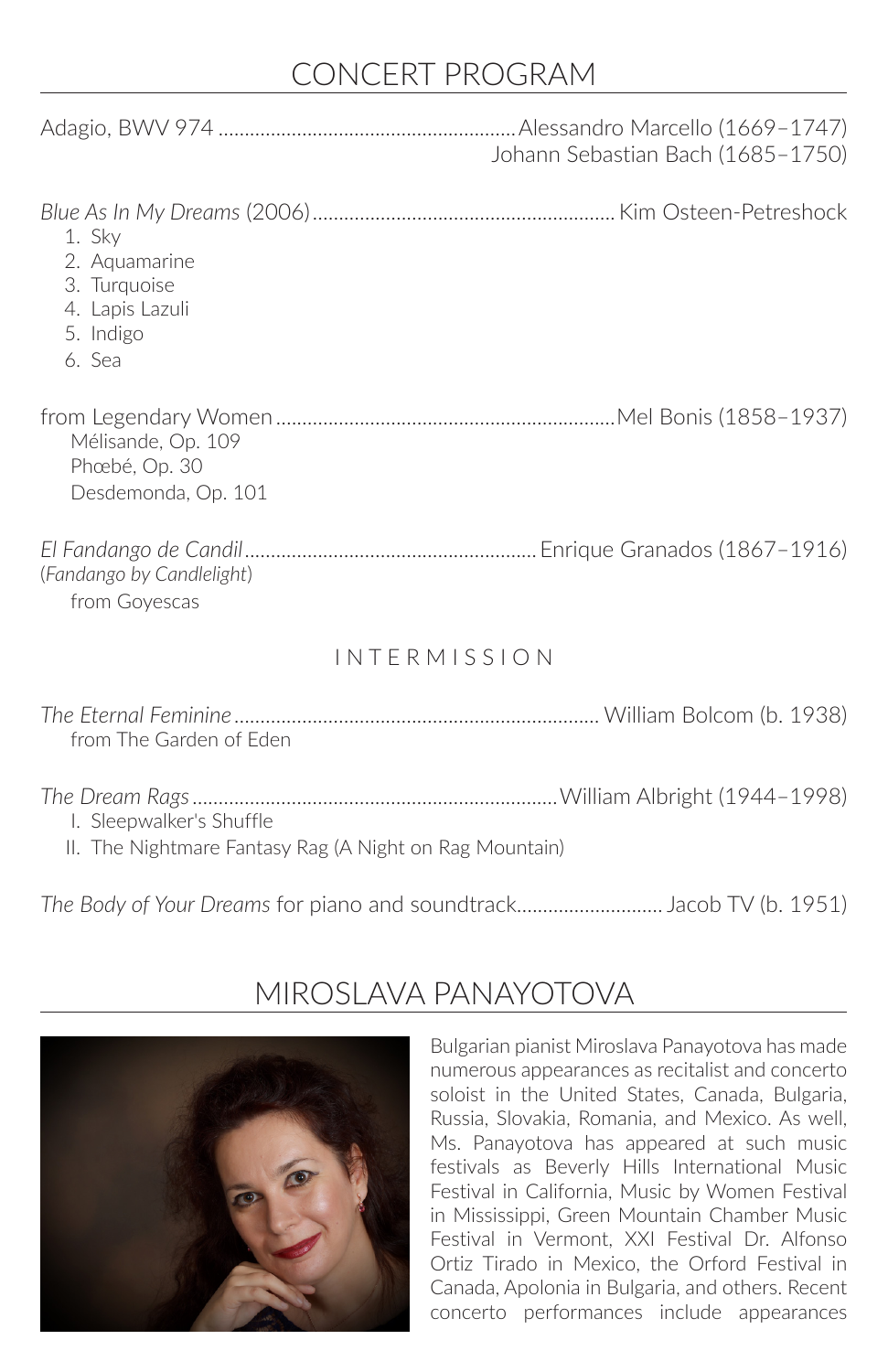with the Arkansas Philharmonic Orchestra, University of Arkansas Symphony Orchestra, The Florida Orchestra, the Southern Arizona Symphony Orchestra, and The Arizona Symphony Orchestra. Ms. Panayotova's repertoire encompasses variety of styles, including contemporary music and premiere performances of both solo and ensemble works. Enjoying a wide variety of performance opportunities as a collaborative artist, she appears with Er-Gene Kahng, violinist and with Patrick Neher, bassist on recently released CDs. Due to be released is a CD with bassoonist Lia Uribe. Ms. Panayotova has performed at conferences of the International Double Reed Society, the College Music Society, and at the American Viola Society Festival.

Miroslava Panayotova holds performance degrees from the University of Arizona, the University of South Florida, and the National Academy of Music in Bulgaria.

Dr. Panayotova served as Artist Faculty at the Beverly Hills International Music Festival, and was a member of the music faculty at the University of South Florida, where she taught piano, piano pedagogy, and chamber music. In 2014, Dr. Panayotova joined the faculty at the University of Arkansas in Fayetteville as Instructor of Class Piano and Collaborative Piano.

## ABOUT THE FESTIVAL

In conjunction with Women's History Month, the Department of Music in the J. William Fulbright College of Arts and Sciences hosts an inaugural, month-long festival from March 5-30 highlighting the major role that women have played in the art of music.

SHE, A Festival of Women in Music recognies women across the field with an array of music featuring women composers and performers. "Music often breaks down the barriers that separate us," said Rhonda Mains, the Department of Music's chair.

Mains said that in a time when society often strains to listen, "SHE makes room for audiences to hear new sounds, to feature composers of fame and lesser-known stature, and to amplify exceptional stories—all drawing attention to compositions by women, works inspired by women, and music for women."

Mains said that SHE also crosses borders, intends to evoke an emotional response, and will prompt historical and cultural memories for all who attend.

With guest lectures, performances of Western art music and contemporary music, a onewoman play, and classes with the Osher Lifelong Learning Institute, the festival is filled with events that will spur thought and excite audiences.

SHE is sponsored by Adventure Subaru of Fayetteville and presented in partnership with the J. William Fulbright College of Arts and Sciences Humanities Program, the Jim and Joyce Faulkner Performing Arts Center, and the Osher Lifelong Learning Institute at the University of Arkansas.